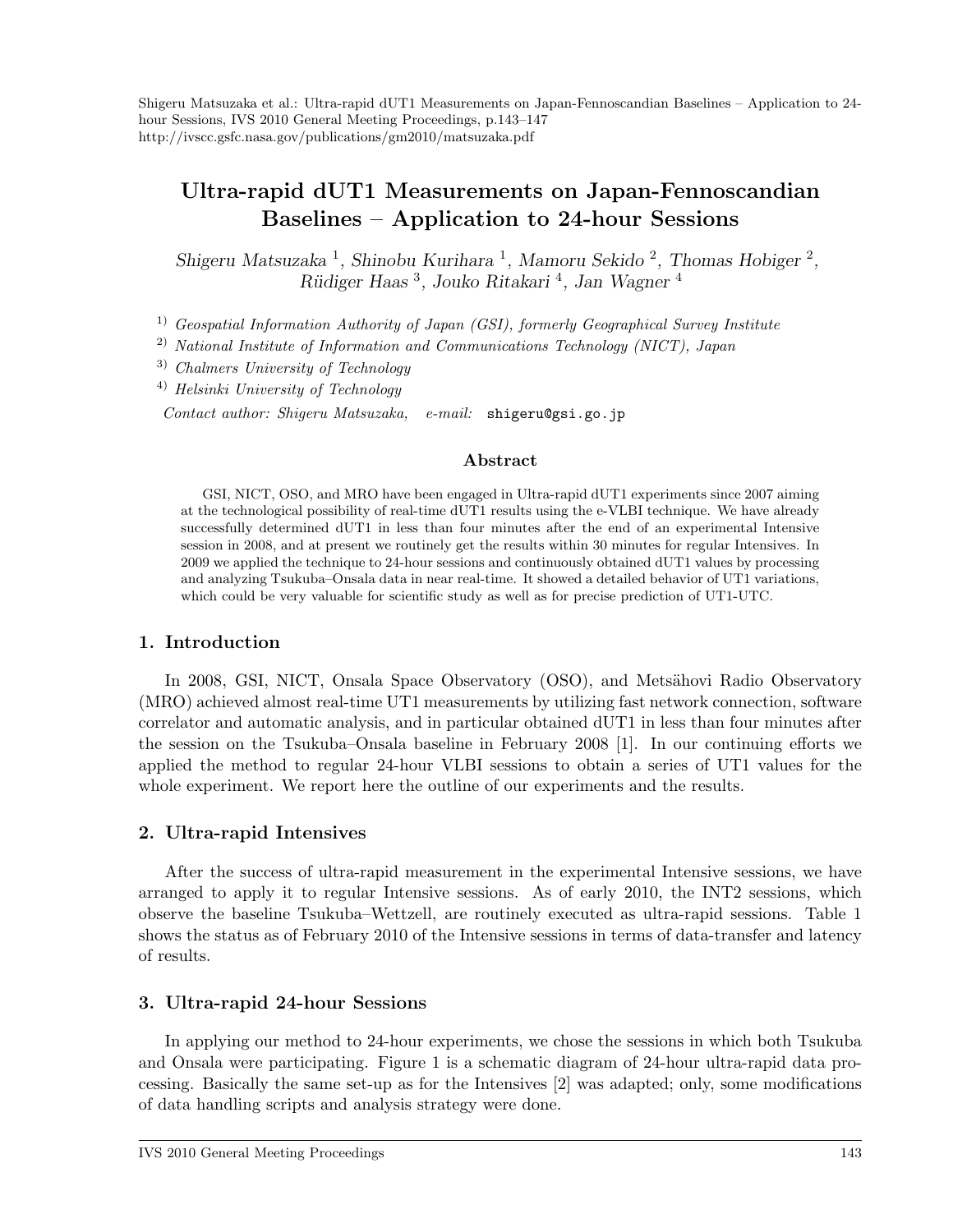| <b>Session</b>   | Data transfer     | Latency    | <b>Stations</b> | Correlator |
|------------------|-------------------|------------|-----------------|------------|
| INT <sub>1</sub> | Physical shipment | $3-5$ days | Kokee           | Washington |
|                  |                   |            | Wettzell        |            |
| INT <sub>2</sub> | Network           | 30 minutes | Tsukuba         | Tsukuba    |
|                  | Quasi real-time   |            | Wettzell        |            |
| INT3             | Network           | Few hours  | Tsukuba         | Bonn       |
|                  | Post observation  |            | Wettzell        |            |
|                  |                   |            | Ny-Ålesund      |            |

Table 1. Present Status (February 2010) of IVS Intensive Sessions.

The observed data (common to both Onsala and Tsukuba) from Onsala are e-transferred in real-time to GSI at Tsukuba. The Onsala data are converted in near real-time from Mark 5 to K5 format and correlated, and a VLBI database is created. Analysis is executed once 35 good scans have been accumulated in the database, and dUT1 is estimated automatically. The process is repeated so that the analysis is always on the latest 35 scans with each new scan in and the oldest one out. Each result is e-mailed to relevant addresses.



Figure 1. Data transfer and processing for a 24-hour session.

#### 4. Experiments and Results

We conducted six experiments from June 2009 through early 2010. Figure 2 shows the ultrarapid results from three sessions (R1409, RD0910, and R1413) plotted with USNO finals. The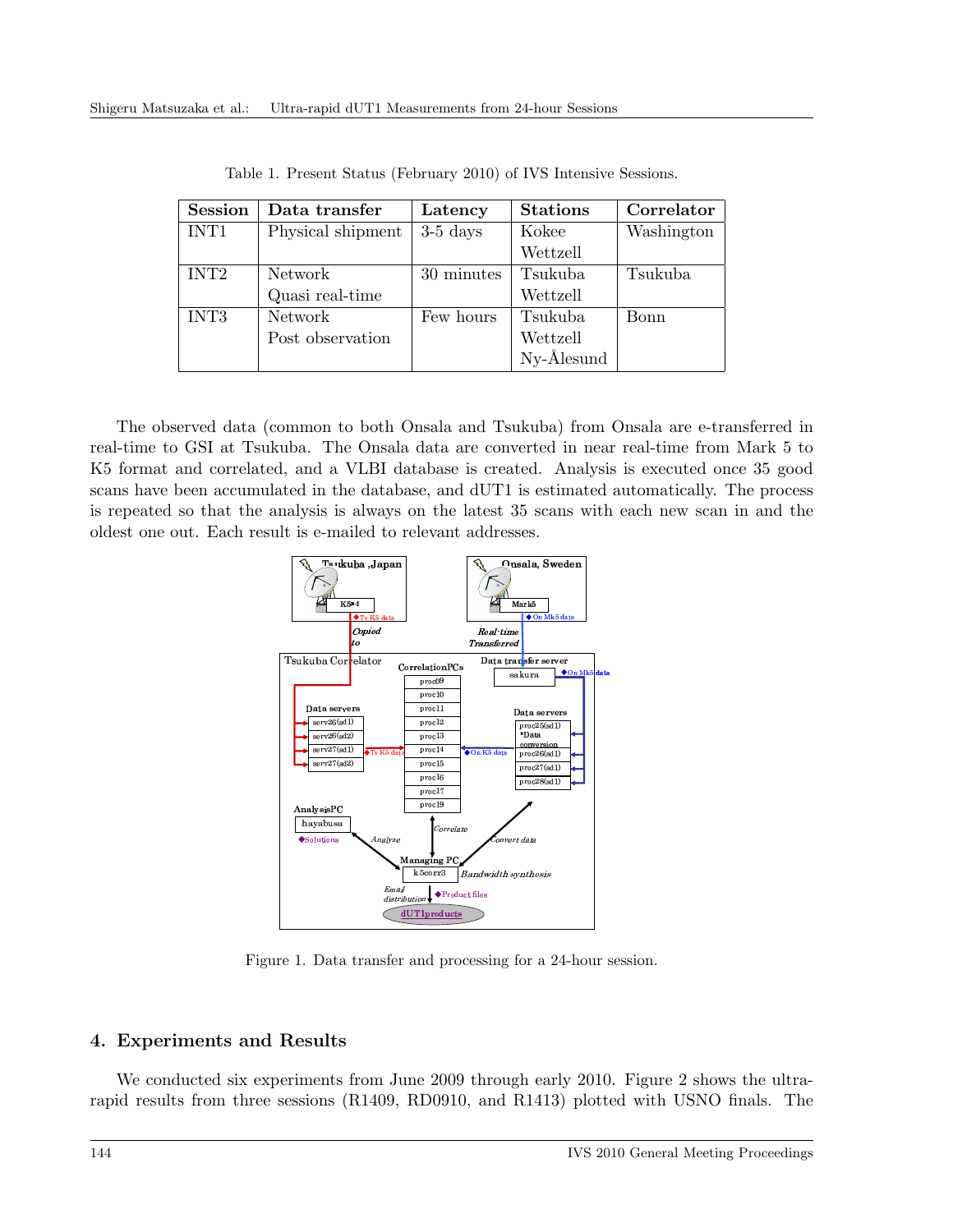

Figure 2. Ultra-rapid results, December 10 – January 14, comparison with USNO finals.

dUT1 results follow well the curve of USNO final values at 20100111.

As an example, for the R1413 session (Jan.  $11-12$ ), we e-transferred and processed the following data:

 $\#$  of channels: S:6, X(USB):8, X(LSB):2

Sampling rate: 16 Mbps/ch, 256 Mbps in total

 $#$  of scans: Tsukuba: 514, Onsala: 425 (common to both: 194)

In this session, the processing started about nine hours after the start, and in the latter half of the experiment we could catch up with the observation and get dUT1s within 20 minutes after the latest scan with formal errors of  $\sim$ 10 µs (Figures 4 and 5).

As predicted dUT1 values tend to diverge from the actual final values in as short as a day, ultrarapid results could put constraints to improve the prediction (see Figures 3–5). These figures also suggest that our results successfully captured the details of short-term variations of dUT1 around the averaged final values. From a scientific point-of-view, sub-daily, continuous dUT1 values offer valuable data for the study of earth rotation and dynamics.

#### 5. Conclusions and Future Prospects

We successfully demonstrated continuous, near real-time dUT1 measurements for 24 hour sessions. If we expanded our network to include north-south baselines, it would enable a real-time determination of polar motion parameters, and one of the goals of VLBI2010—continuous EOP determination—would be well within our reach using current technologies.

For scientific studies, the short-term variation of dUT1 would be a very valuable piece of information in the study of earth dynamics. For practical purposes, the prediction of dUT1 can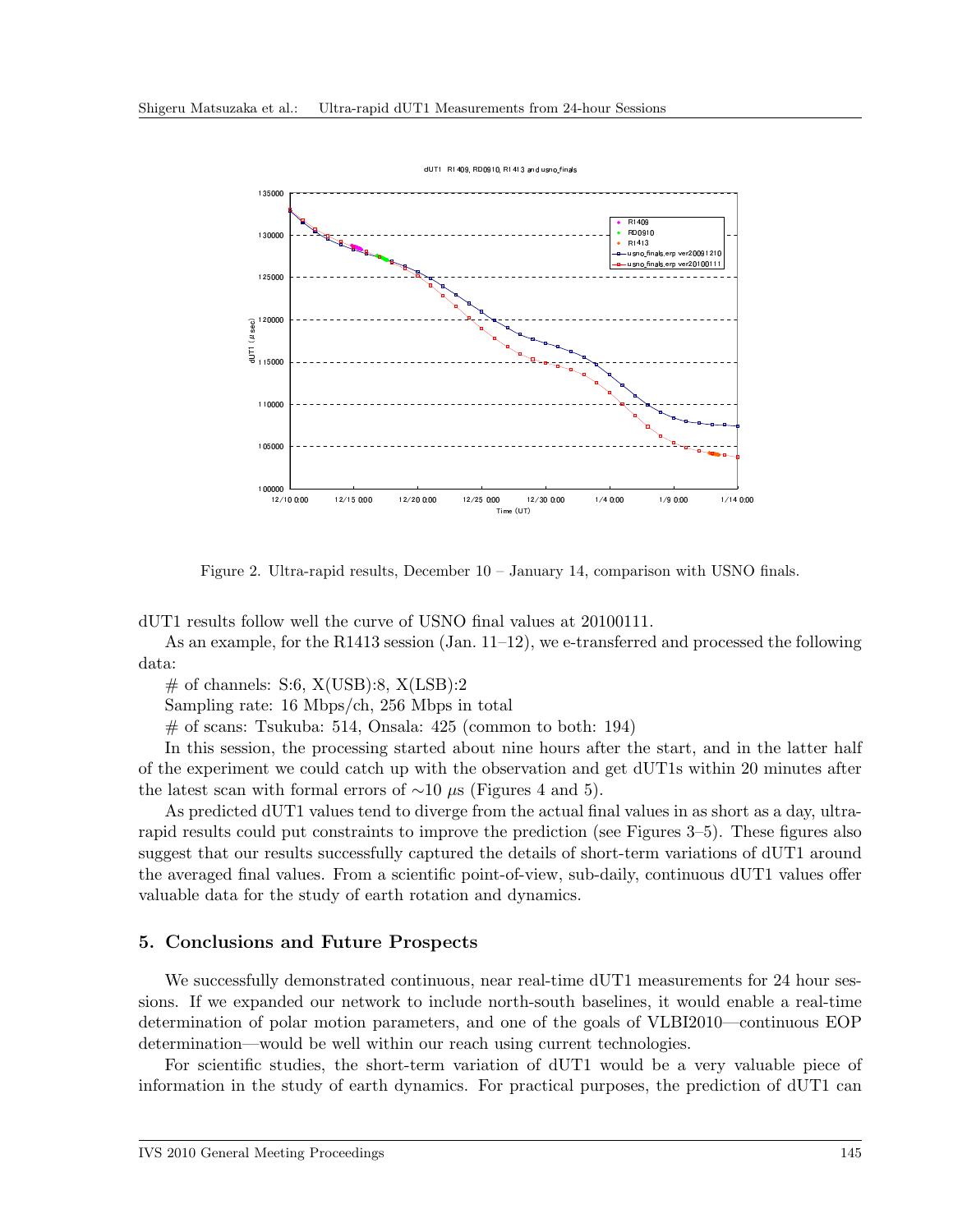

Figure 3. Detailed view of Figure 2 for December 14-18.



Figure 4. Ultra-rapid results, January 11-12.